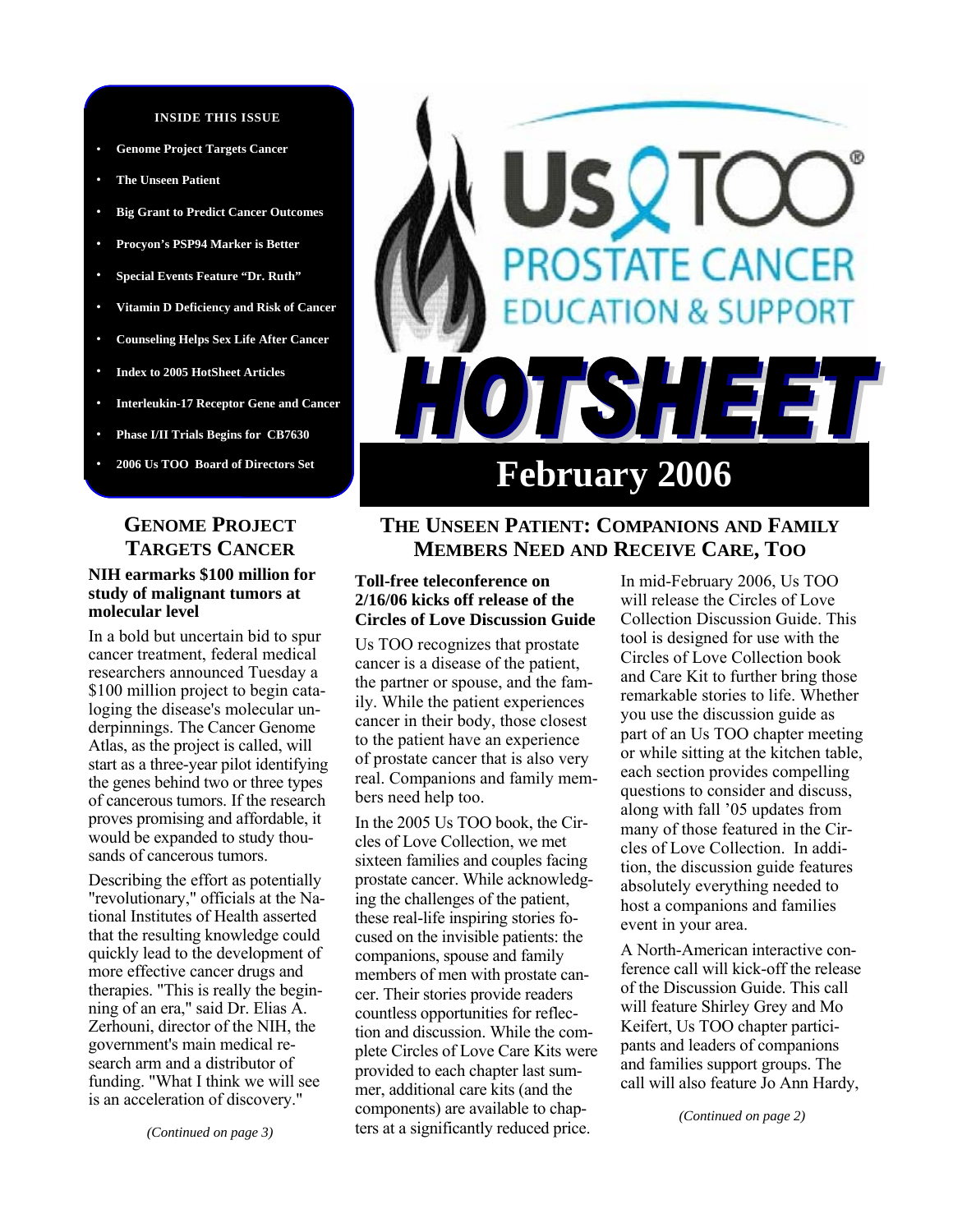#### **US TOO INTERNATIONAL** has received Charity Navigator's highest

rating for sound fiscal management. Less than a quarter of the charities in America receive this exceptional rating.



THE US TOO PROSTATE CANCER HOT SHEET IS MADE POSSIBLE BY A CHARITABLE CONTRIBUTION FROM

# AstraZeneca *AND FROM GIFTS FROM PEOPLE LIKE YOU!*

ITEMS CONTAINED IN US TOO PUBLICATIONS ARE OB-TAINED FROM VARIOUS NEWS SOURCES AND EDITED FOR INCLUSION. WHERE AVAILABLE, A POINT-OF-CONTACT IS **PROVIDED.** 

ALL REFERENCES TO PERSONS, COMPANIES, PRODUCTS OR SERVICES ARE PROVIDED FOR INFORMATION ONLY, AND ARE NOT ENDORSEMENTS. READERS SHOULD CONDUCT THEIR OWN RESEARCH INTO ANY PERSON, COMPANY, PRODUCT OR SERVICE, AND CONSULT WITH THEIR LOWED ONES AND PERSONAL PHYSICIAN BEFORE DECIDING UPON **ANY** COURSE OF ACTION.

THE INFORMATION AND OPINIONS EXPRESSED IN THIS PUBLICATION ARE NOT RECOMMENDATIONS FOR ANY MEDICAL TREATMENT, PRODUCT SERVICE OR COURSE OF ACTION BY US TOO INTERNATIONAL, INC., ITS OFFICERS AND DIRECTORS, OR THE EDITORS OF THIS PUBLICATION. FOR MEDICAL, LEGAL OR OTHER ADVICE, PLEASE CON-SULT PROFESSIONAL(S) OF YOUR CHOICE.

*HOTSHEET* EDITORIAL TEAM: JONATHAN MCDERMED, PHARMD PAMELA BARRETT THIMAS N. KIRK RUSS GOULD

US TOO INTERNATIONAL STAFF & CONSULTANTS: THOMAS N. KIRK, PRESIDENT AND CEO KAREN BACHER, PROGRAM DIRECTOR PAMELA BARRETT, DEVELOPMENT DIRECTOR TERRI GIBBONS, ADMINISTRATIVE ASSISTANT JAQUELINE KONIECZKA, OFFICE ASSISTANT EUGENE WHEELER, UNDERSERVED PROGRAM DIRECTOR ELIZABETH CABALKA, PROGRAM DEVELOPMENT MANAGER 5003 FAIRVIEW AVENUE - DOWNER'S GROVE, IL 60515 PHONE: (630) 795-1002 / FAX: (630) 795-1602 WEBSITE: WWW.USTOO.ORG

#### US TOO BOARD OF DIRECTORS: EXECUTIVE COMMITTEE/OFFICERS JIM KIEFERT, EDD, CHAIRMAN DON LYNAM, PHD, PE, CHD, VICE-CHAIRMAN JOANN HARDY, SECRETARY GREGORY BIELAWSKI, TREASURER THOMAS KIRK, PRESIDENT AND CEO

DIRECTORS: CHRIS BENNETT ROBERT FIDOTN, PHD CARL FRANKEL RUSS GOULD TOM HIATT BILL PALOS HARRY PINCHOT JOE PIPER JIM RABY



US TOO INTERNATIONAL, INC. IS INCORPORATED IN THE STATE OF ILLINOIS AND RECOGNIZED AS A 501(C)(3) NOT-FOR-PROFIT CHARITABLE CORPORATION. DONATIONS / GIFTS TO US TOO ARE TAX DEDUCTIBLE.

COPYRIGHT 2006, US TOO INTERNATIONAL INC.

# **THE UNSEEN PATIENT**

*(Continued from page 1)* 

Us TOO Board of Directors. These three women are all spouses of prostate cancer patients and members of the Us TOO Advisory Panel for companion & family care. Rounding out the Advisory Panel is Elizabeth Cabalka, nationally known author and speaker in the area of Caregiver Advocacy as well as Us TOO's Karen Bacher. Most importantly, you will be able to participate in the call by sharing ideas and asking questions about supporting those who create a circle of love around prostate cancer patients.

This FREE 60-minute toll-free dial-in call will take place on Thursday, February 16, 2006 at 9:00 pm ET / 8:00 pm CT / 7:00 pm MT / 6:00 pm PT. Simply dial (800) 967-7135 five to ten minutes before the call.

For additional information about The Circles of Love Initiative or the kick-off conference call, please contact Elizabeth at 320-980-0437 or elizabeth@ustoo.org. The Circles of Love Care Kit and all its individual components are available for purchase at by calling the Us TOO offices at 800-808-7866 or by accessing <www.ustoo.org>.

# **BIG GRANT TO PREDICT PROSTATE CANCER OUTCOMES**

The federal government has awarded UC Irvine \$9.5 million to develop a way to forecast the outcome of a person's prostate cancer at the time they're diagnosed, campus officials said today. The grant is among the 10 largest in the university's history and will be overseen by pathologist Dan Mercola, who will lead a team of scientists from UCI's School of Medicine.

"The goal of the new study is to develop a 'gene signature' of prostate cancer for newly diagnosed patients based on a tumor biopsy or blood examination," UCI says in a news release. "This signature will let patients know if they have an aggressive form of cancer — allowing them to better understand their disease and make crucial decisions for appropriate early-stage treatment."

Mercola said in the release, "We are aiming to meet a critical unmet need in prostate cancer treatment. Up to 30 percent of men with prostate cancer do not need radical treatments like radiation or surgery, and this test will allow us to determine who these people are."

*Orange County Register 14 December 2005* 

# **STUDY SHOWS PROCYON'S PSP94 DIAGNOSTIC MARKER IS BETTER**

#### **Toronto study to be published in prestigious Journal of Urology**

Procyon Biopharma Inc. (TSX:PBP), a biotechnology company developing innovative therapeutics in the fields of cancer and HIV/AIDS, announced today that the findings of an extensive study, conducted by Dr. Robert K. Nam, MD, FRCSC, Assistant Professor of Surgery, Division of Urology at the Sunnybrook and Women's College Health Sciences Centre, University of Toronto, with its Prostate Secretory Protein of 94 amino acids (PSP94) immunoassays for the diagnosis and prognosis of prostate cancer, will be published in the Journal of Urology. The study conducted with 1212 patients who underwent biopsy confirmation of prostate cancer due to either an abnormal digital rectal examination (DRE) or high Prostate Specific Antigen (PSA) showed that PSP94 serum levels were a better predictor of the aggressivity of the cancer than PSA or FTPSA (Free to Total PSA ratio).

*(Continued on page 4)*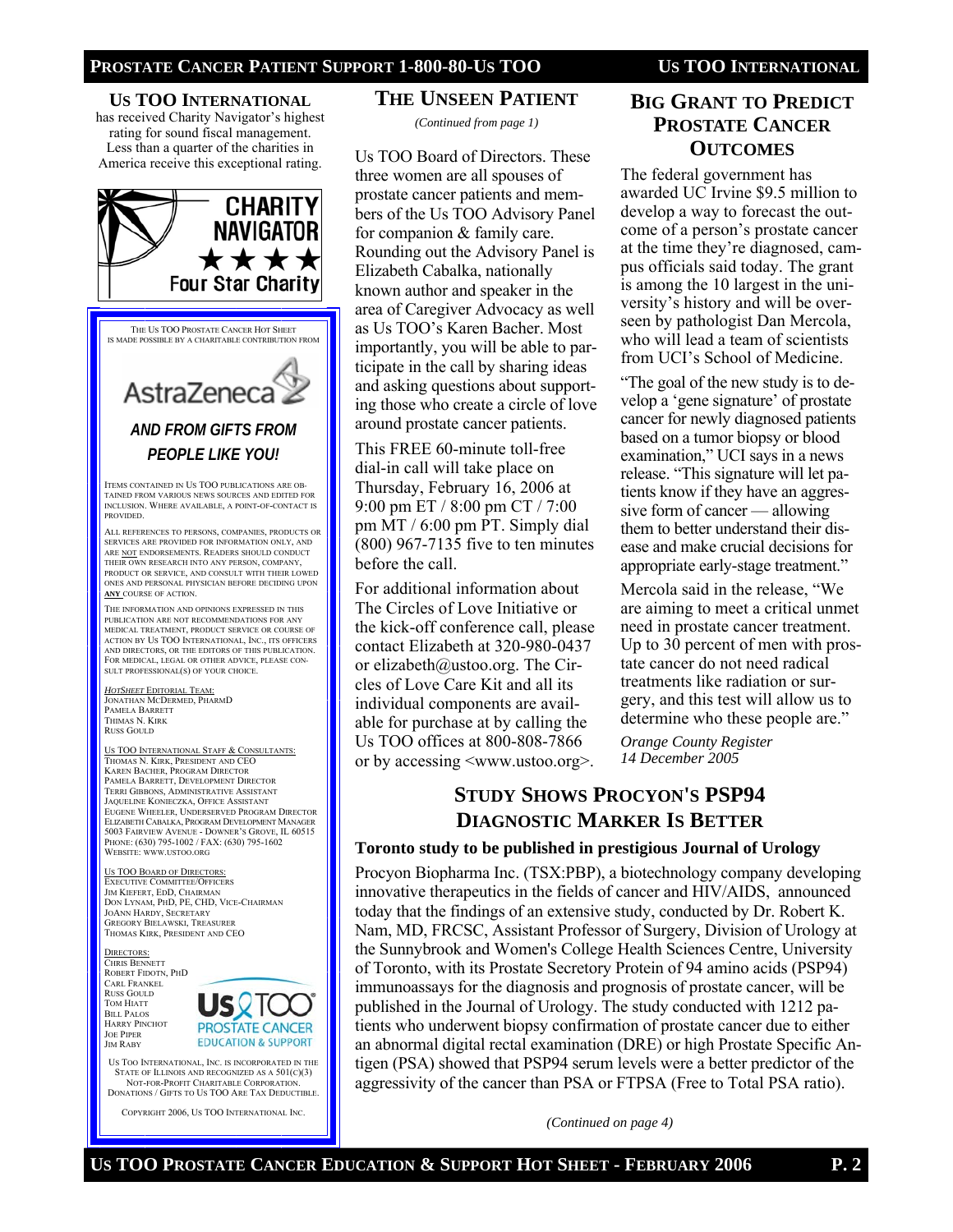#### **GENOME PROJECT** *(Continued from page 1)*

Often referred to as a single disease, cancer is actually a collection of more than 200. They develop, scientists believe, after genetic changes cause cells to mutate and grow wildly.

The cancer project, NIH officials said, would find the common features underlying the genetic malfunctions – most likely not a single glitch causing various cancerous cells to flourish, but perhaps a set of glitches that each leads to a number of diseases.

"It will be an important step in our understanding of the genetic components of cancer and the genetic susceptibilities of people affected by cancer," said Dr. Andrew C. von Eschenbach, director of the National Cancer Institute and acting head of the Food and Drug Administration. In 2003, scientists finished mapping the human genome, the genetic code that guides a body's functions and characteristics.

Sequencing cancer genes is a natural follow-up because researchers can use the blueprint of normal human DNA to identify cancer genes. They can also capitalize on the mapping technologies already developed.

Supporters of the cancer project argue that the vast diversity of cancer genes requires NIH involvement. They say that more effective treatments can't be developed without the better understanding that sequencing cancer genes would provide. "The more we learn about cancer at the molecular level, the more chance we have of being successful in treating cancer," said Dr. Bob Strausberg, vice president for human genomic medicine at the J. Craig Venter Institute in Rockville, founded by the scientist who raced against the government to be the first to log the human genetic code.

#### Challenges

But the sequencing of cancer genes

also presents its own challenges. The work is costly. Because cancer causes the cells to mutate, each tumor cell has its own genome, so mapping every tumor would be equivalent to undertaking scores of human genome projects – as many as 12,500, by one estimate. "There are many technical problems we have encountered, and acquiring the right sample collections is always problematic," said Dr. Michael Stratton of the Wellcome Trust Sanger Institute in Britain, which studies cancer genes.

Researchers must also review many genes before distinguishing those that play important roles in causing mutations. "Sorting the 'passengers' from the 'drivers' is a significant issue," Stratton said.

Another obstacle is that no two cells in a malignant tumor might be identical. As a result, successful sequencing of some cancer genes might miss others. If a missed gene plays a key role in causing malignancy, treatment would suffer.

For that reason, Dr. Garth R. Anderson, a cancer geneticist at the Roswell Park Cancer Institute in Buffalo, N.Y., criticized the project for taking money from what he said was more worthwhile research promising early diagnosis of tumors and more lasting treatments.

"Focus your efforts on that direction, not on finding 'miracle' targets and then 'miracle' drugs," Anderson said. NIH, he said, is "putting a lot of effort into something that I don't think will accomplish much therapeutically."

There has been some progress, however. A number of private institutions have been mapping various cancer genes. And the research has led to the development of several drugs, such as Novartis Pharmaceuticals Corp.'s Gleevec®, which has proven successful in treating a form of leukemia.

During research into colon cancer gene mutations, Dr. Victor Velculescu, an assistant professor of

oncology at Johns Hopkins, has uncovered some common features with breast, gastric and brain cancers. Velculescu described identifying cancer genes as a crucial but doable first step in learning about the mechanisms driving cancer. "The much harder part will be understanding what the genes do and designing drugs," he said.

Outlining the pilot project, Dr. Francis S. Collins, director of the National Human Genome Research Institute, said the intent is to fund potentially promising research into two or three types of tumors, such as colon cancer and leukemia. The Genome Atlas project will also support collection of cancer tissue samples and further development of mapping technologies.

"The hope, as this project goes forward, is that we'll have better and better technologies so the efficiency will increase as well as the costs will go down," said Anna D. Barker, deputy director of the National Cancer Institute.

#### Other research

The \$100 million will come from existing funds, though NIH officials emphasized that they would continue to support other kinds of research. The agency has not yet solicited bids from research groups for the work.

While acknowledging the complexity of the undertaking, officials expressed optimism that the pilot project would show enough positive results to warrant its expansion into a full-fledged effort. They will monitor the progress of this pilot project's work as it moves forward.

The hope is that the findings would lead to the development of "targeted" therapies to attack each cancer patient's particular condition. "These targeted drugs have the potential of being more effective than the current chemotherapy regimens," said Dr. Bruce E. Johnson of the Dana Farber Cancer Institute in Boston.

*Baltimore Sun, 13 December 2005*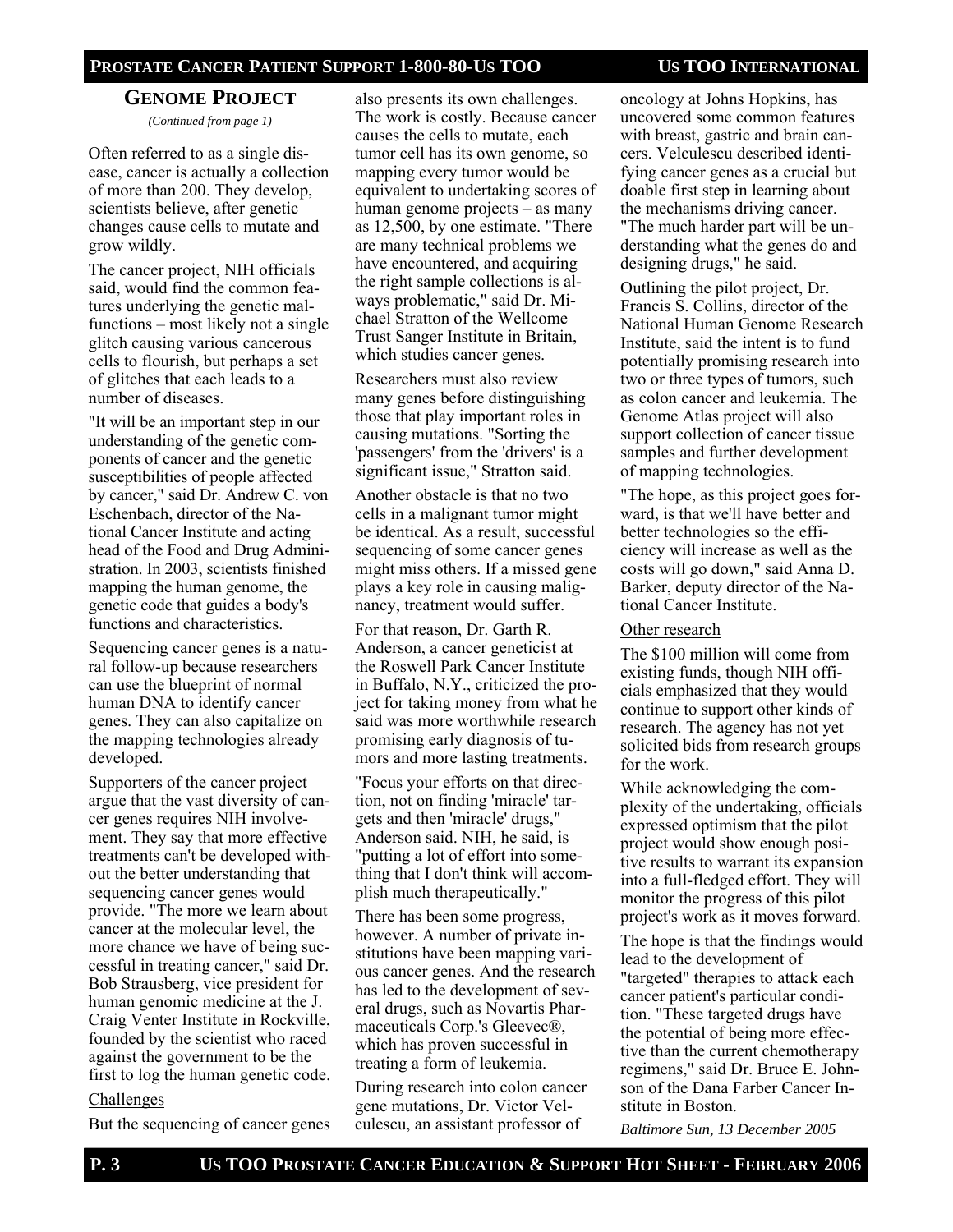

**DR. RUTH WESTHEIMER**

#### **PROCYON'S PSP94**

*(Continued from page 2)* 

While about 30% of males over the age of 50 are believed to have prostate cancer as determined by pathology staining of prostate biopsy samples, the overall mortality from the cancer is low due to the fact that most of the time prostate cancer is slow growing. However it is critical to detect those cases where the cancer is aggressive and could be fatal. "This is the first report of a serological marker which can predict both the presence of prostate cancer and help identify patients with high grade or stage disease at diagnosis better than PSA or FTPSA ratio in a clinical setting", said Dr. Nam.

In the study, of the 1212 patients who underwent the diagnosis, 596 were found to have cancer. Among a subgroup of 649 men where PSA had a low predictive value and DRE was normal, 260 were found to have cancer. In this subgroup, PSP94 levels were able to discriminate between patients with high grade disease (Gleason score

*(Continued on page 5)* 

# **SPECIAL EVENTS FEATURING RENOWNED SEX THERAPIST DR. RUTH WESTHEIMER**

When a man first comes to his physician for treatment of erectile dysfunction (ED), the first option usually offered is medication. However, prescription drugs aren't the answer for everyone. In fact, studies show that ED drugs don't work for approximately  $30$  percent<sup>1</sup> of patients; and they're not appropriate for men who have ED as a result of prostate surgery.

The good news is that there are other options, including advanced, drugfree solutions like penile implants. Us TOO members can discover more information about ED solutions through a series of special events featuring renowned sex therapist Dr. Ruth Westheimer. Dr. Ruth's "Evening for Two" will take place in four cities: Phoenix (February 14), Nashville (March 28), Houston (April 25) and Cleveland (May 17).

Dr. Ruth has been giving sex and relationship advice for over 20 years. In her most recent book, Dr. Ruth's Sex After 50: Revving Up Your Romance, Passion and Excitement, she stresses the importance of maintaining sexual intimacy at any age. The good news is, ED doesn't have to spell the end of a satisfying sex life.

Each of Dr. Ruth's "Evening for Two" events include prominent local urologists, who will present information about ED solutions and answer any medical questions you may have. Hors d'oeuvres and cocktails will be served, and advance registration is required. Tickets are \$25 per couple, with all proceeds benefiting Us TOO International Prostate Cancer Education and Support Network.

To find out if this event is right for you and your partner, take the Sexual Health Inventory for Men questionnaire online at by calling 877-4ED-CURE or by accessing <www.EDcure.org>.

1. Goldstein I. Lue TF. et al. N Engl J Med 1998; 338:1397-1404

# **VITAMIN D DEFICIENCY CAN INCREASE CANCER RISK**

Correcting vitamin D deficiency could significantly lower the risk of several types of cancer, investigators report. "The cost of a daily dose of vitamin D3 (1000 IU) is less than 5 cents, which could be balanced against the high human and economic costs of treating cancer attributable to insufficiency of vitamin D," they point out.

Vitamin D can reduce the risk of many types of cancer by block the growth of new blood vessels that allow cancer to thrive, a process known as angiogenesis. It can also stimulate cell adherence and "enhance intercellular communication through gap junctions, thereby strengthening the inhibition of cancer cell growth that results from tight physical contact with adjacent cells within a tissue," Dr. Cedric F. Garland and colleagues note in their article, published in the February 2006 issue of the American Journal of Public Health.

Garland, from the University of California, San Diego in La Jolla, and his colleagues performed a search of published studies, identifying 63 observational studies on vitamin D and its association with cancers of the colon, breast, prostate and ovary. Twenty of 30 studies of colon cancer or precancerous colon polyps found a statistically significant benefit of vitamin D. Similar results were observed for 9 of 13 studies concerning breast cancer risk, 13 of 16 with prostate cancer risk, and 5 of 7 with ovarian cancer.

The authors recommend 800 to 1000 IU vitamin D supplementation per day, and believe that these dosages would not produce toxicity.

*Reuters Health, 9 January 2006*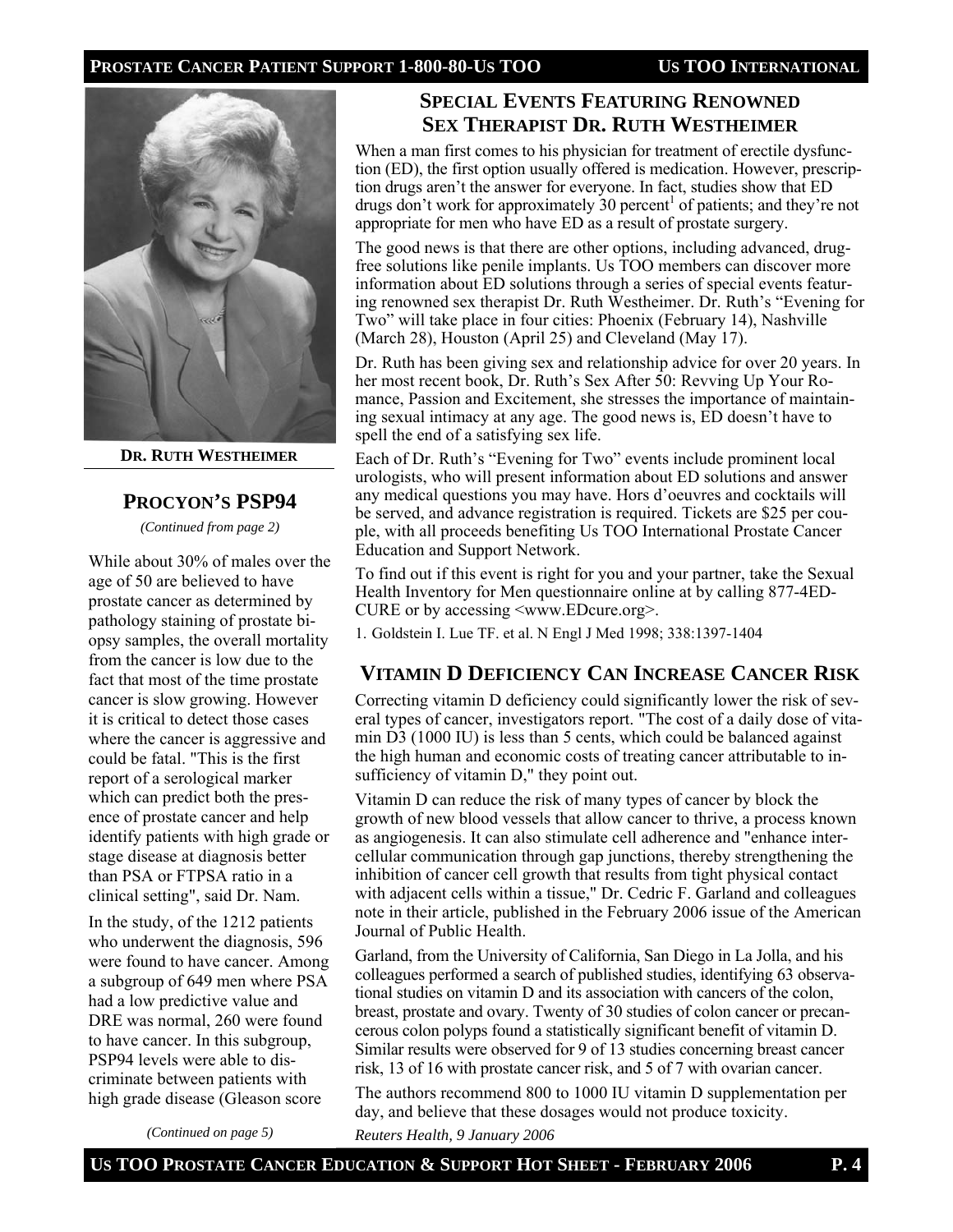# **COUNSELING HELPS SEX LIFE AFTER PROSTATE CANCER**

Even a few counseling sessions on sex after prostate cancer can help improve a couple's sex life, at least in the short term, research hints. Researchers found that among 84 prostate cancer survivors, those who completed four therapy sessions -- whether they attended alone or with their partners -- reported better sexual functioning 3 months later. Similarly, their wives and partners said their sex lives were more satisfying.

These improvements, however, began to wane 6 months after therapy. The bottom line, according to the study authors, is that while counseling can help couples rekindle their sexual relationship after prostate cancer, a lingering question is how to make the benefits last.

Dr. Andrea L. Canada and her colleagues at the University of Texas M.D. Anderson Cancer Center in Houston report the findings in the December 15, 2005 issue of the journal *Cancer*.

Sexual dysfunction is a common side effect of surgery and radiation treatment for prostate cancer. Studies have consistently found that the large majority of men have erectile dysfunction (ED) after treatment, while many may also have a low libido and trouble reaching orgasm.

Medications, like Viagra, can help some patients, but ED caused by prostate cancer treatment does not respond as well to drugs as other forms of ED do, Canada and her colleagues note.

To see whether counseling sessions could help couples improve their sex life, the researchers randomly assigned 84 men and their partners to one of two groups. In one group, men attended counseling alone, while couples in the second group went to sessions together.

Counseling focused on open communication between partners, treatment options for ED and how to enjoy sex despite ED. Both groups received four sessions plus "homework" assignments.

Immediately following treatment and 3 months later, both men and their partners reported improvements in their sex life, regardless of which group they were in. In addition, more men began using ED treatments - more than 50 percent after counseling, versus 31 percent before.

However, the improvements both partners reported in their sex life had begun to wane by the 6-month mark, the study found. Women, in particular, seemed happiest immediately after the counseling sessions ended.

It's possible, the researchers speculate, that over time, couples went back to their "perfunctory" sexual routine, especially as more men received treatment for their erectile problems. But the success of counseling, according to Canada and her colleagues depends on men being able to shed their beliefs about the all-importance of the erection and the ability of a "magic pill" to restore their sex life.

"It is not surprising that men and women prefer the magic pill," the researchers write, "but if we can create more realistic expectations, perhaps they will be willing to try interventions that focus less on penile rigidity and more on relationship flexibility."

*Reuters Health, 15 December 2005* 

#### **PROCYON'S PSP94**

*(Continued from page 4)* 

>8), from moderate grade and low grade disease, statistically, while PSA and FTPSA could not. Patients with low serum PSP94 levels had a high probability for having prostate cancer detected at biopsy.

"We are very pleased with the

findings of this extensive study which shows that our diagnostic test for serum PSP94 would be an excellent serological marker to be used in combination with PSA for seeking out patients with aggressive prostate cancer which can be fatal," said Hans J. Mäder, president and chief executive officer of Procyon Biopharma. "The publication of the results in a peerreviewed journal complements the marketing efforts of our partner, Medicorp, who is currently marketing for research purposes the three PSP94 assays developed by Procyon," he concluded.

#### About PSP94

PSP94 is one of the three major proteins secreted in the seminal fluid, together with PSA and Prostatic Acid Phosphatase (PAP). PSP94-based test kits measure the amount of free PSP94, bound PSP94 and PSP94 binding protein present in the blood, the relative ratios of which are believed to have utility in prostate cancer prognosis, diagnosis and monitoring. These test kits differentiate between patients with prostate cancer and patients with benign conditions among patients who underwent a biopsy for prostate cancer.

The PSP94-based test kits have the potential to significantly reduce the number of first and repeat prostate biopsies thus reducing the associated cost, morbidity and infection risk. Recent studies also indicate that the PSP94-based test kits were able to predict patients suffering from a more aggressive disease. PSP94 was found to be a strong predictor of relapse postradiotherapy as well as following radical prostatectomy.

*Procyon Biopharma, Inc. 2 December 2005*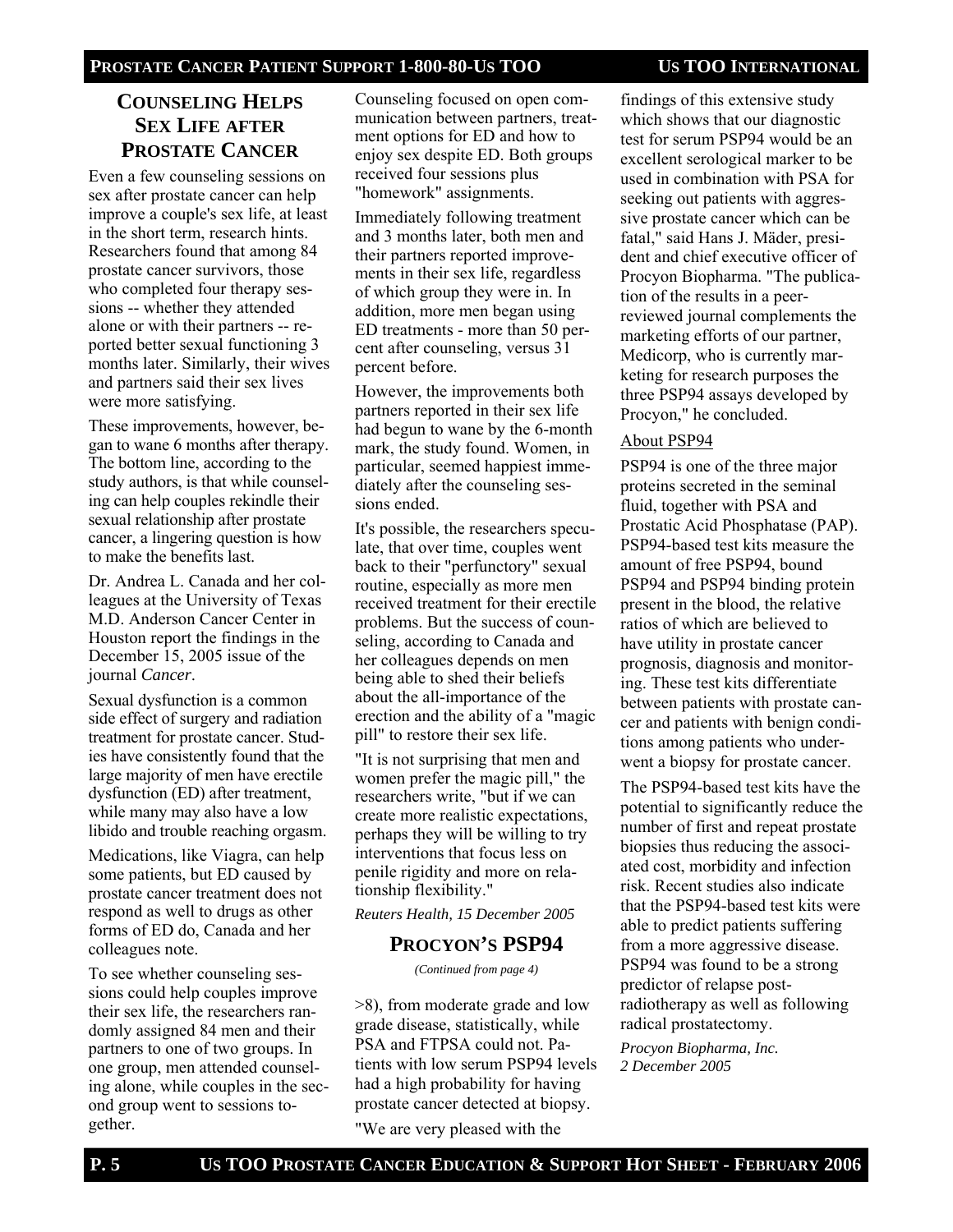# **INDEX TO 2005 US TOO HOTSHEETS**

| <b>Article</b>                                                                            | <b>Month</b> | <b>Article</b>                                                                      | Month     |
|-------------------------------------------------------------------------------------------|--------------|-------------------------------------------------------------------------------------|-----------|
| 2005 Us TOO Executive Committee                                                           | April        | FDA's ODAC Panel Rejects Abbott's Xinlay                                            | October   |
| 25% Cancer Rate with 'Normal PSA Levels'                                                  | July         | FDA's ODAC to Review NDA for Xinlay                                                 | September |
| Abbott Seeks FDA Approval for Xinlay                                                      | February     | Finasteride May Reduce Cancer Mortality                                             | April     |
| Abbott to Give Cancer Drug to Some Patients                                               | August       | Free Bone Health Education Teleconference                                           | January   |
| Acting FDA Head Drops Other Duty                                                          | November     | Genetic Protection From Malaria May Fuel Prostate Cancer<br>in African-American Men | June      |
| Active Surveillance Can Obviate Treatment                                                 | July         | Gleason Pattern Helps Grade Prostate Cancer                                         | July      |
| <b>Agent Blocks Experimental Prostate Cancer</b>                                          | January      | Good Long-Term Results with Brachytherapy                                           | May       |
| AIM-PC Trial Tests New Drug for AIPC                                                      | January      | Green Tea May Curb Prostate Cancer in Men at Risk                                   | June      |
| AN-152 Enters Clinical Development                                                        | April        | Green Tea Thwarts Prostate Cancer                                                   | January   |
| Antioxidants May Prevent Prostate Cancer                                                  | October      | Health-Related Quality of Life in Prostate Brachytherapy<br>Study RTOG 98-05        | August    |
| <b>Baby Boomers Confront Prostate Cancer</b>                                              | September    | High Intensity Focused Ultrasound (HIFU)                                            | September |
| Bone Protective Compound Identified in Onions                                             | June         | High Vitamin C Levels Cut Cancer Risk                                               | April     |
| Brachytherapy Can Affect the Thyroid                                                      | January      | Hormone Therapy Plus Vaccine Active Against Refractory<br>Prostate Cancer           | September |
| Breast Cancer Drug Could Benefit Prostate                                                 | July         | Illinois Joins National Prostate Cancer Project Funded by<br>CDC                    | June      |
| Cancer Rates Differ Among Ethnic Groups                                                   | February     | Immunity Differs in Men and Women                                                   | January   |
| Carotenoids Protect Against Prostate Cancer                                               | April        | Insights at National Conference                                                     | August    |
| Celebrex Inhibits Prostate Cancer Growth                                                  | April        | Lawmakers Push to Repeal Medicare Part D                                            | November  |
| Cell Genesys Initiates Second Phase II Trial of GVAX                                      | August       | Lawmakers Urging Prostate Cancer Screening                                          | August    |
| Changes in Zometa and Aredia Prescribing                                                  | March        | Likely Origins of Prostate Cancer Discovered                                        | December  |
| Circles of Love Collection Available in June                                              | May          | Local Salvage Therapies After Radiation                                             | February  |
| Common Virus Kills Cancer, Study Finds                                                    | August       | Longer Screening Intervals Delay Detection                                          | July      |
| Companion and Family Members Share                                                        | August       | Love Battles Prostate Cancer                                                        | July      |
| Dealing with Cancer at Work                                                               | December     | Lupron® Settlement Notification Begins                                              | February  |
| Dendreon Announces Provenge Study Results                                                 | November     | Magnetic Resonance Spectroscopy Review                                              | February  |
| Dietary Fats and Cancer Aggressiveness                                                    | February     | Medicare CAP Delayed                                                                | September |
| Drug Giants Fail to Comply with Trial Database                                            | July         | Medicare Competitive Acquisition Program                                            | August    |
| Drug Helps Target Prostate Biopsies                                                       | July         | Medicare Payments for Cancer Drugs                                                  | February  |
| Estrogen-Like Chemical in Plastics Affects Treatment Effi-<br>cacy Against Certain Tumors | February     | Molecular Test for Cancer Aggressiveness                                            | February  |
| Ethnicity, Marital Status Impact Decisions                                                | May          | More Precise Radiation Therapy Averts ED                                            | February  |
| Evolution of Chemotherapy Options for Hormone-<br><b>Refractory Prostate Cancer</b>       | August       | MR Method Assesses Cancer Aggressiveness                                            | May       |
| Evolution of Side Effects Following Treatment                                             | October      | Multidisciplinary Management of PCa                                                 | May       |
| Exercise Improves Sexual Function After Radiotherapy                                      | August       | Music Therapy for Cancer                                                            | December  |
| Exercise May Help Cancer Patients Recover                                                 | March        | National Conference on Prostate Cancer Proves Successful                            | August    |
| Facts to Know About Prostate Cancer                                                       | January      | New Advanced Prostate Cancer Publication                                            | September |
| FDA Agrees to File NDA for Abbott's Xinlay                                                | April        | New Gene Markers for BPH Discovered                                                 | January   |
| FDA Seizes Pesticide-Tainted Ginseng                                                      | February     | New NCI-Sponsored Trial of GTI-2040                                                 | January   |

US TOO PROSTATE CANCER EDUCATION & SUPPORT HOT SHEET - FEBRUARY 2006 P.6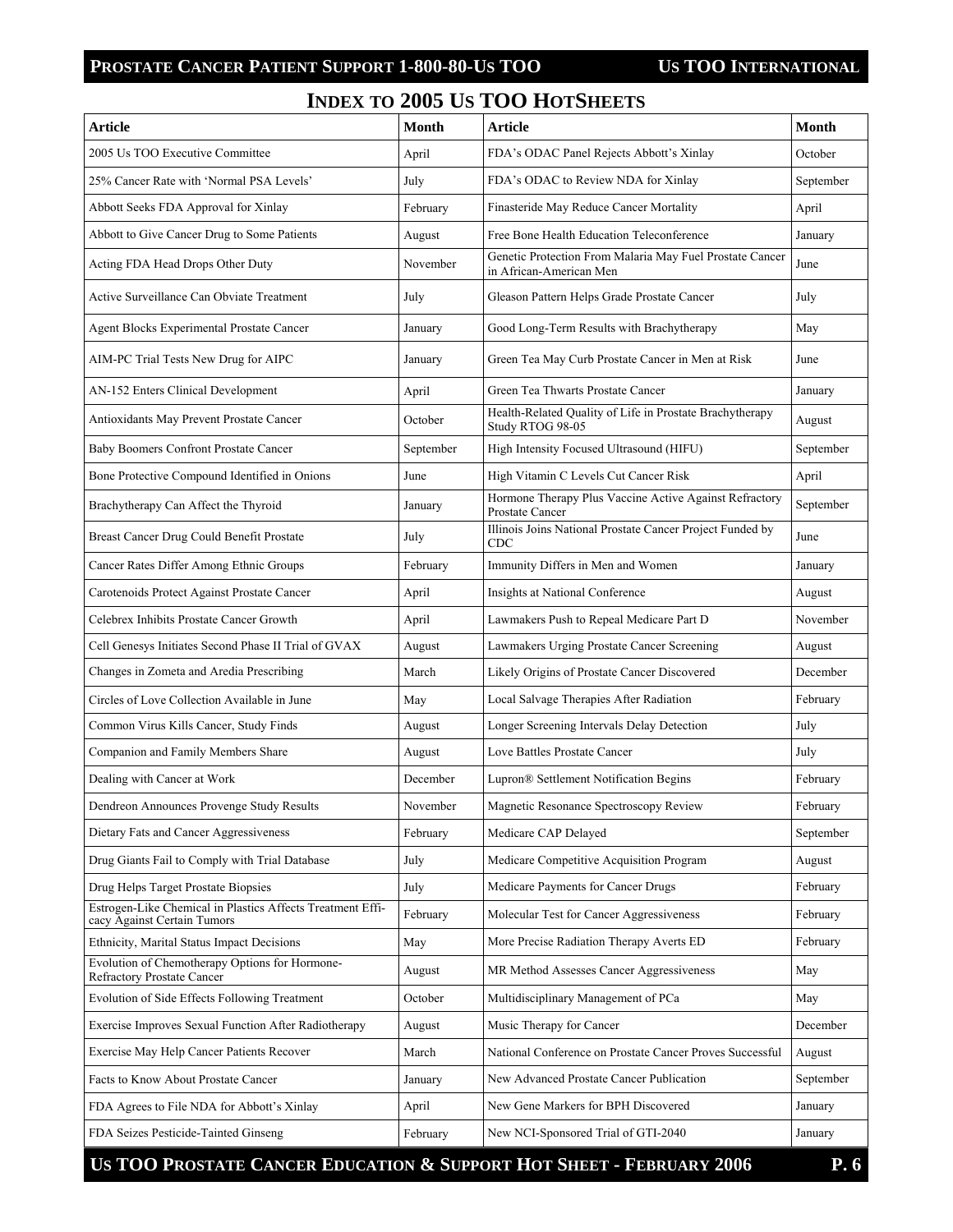| <b>Article</b>                                                                   | <b>Month</b> | <b>Article</b>                                                              | <b>Month</b> |
|----------------------------------------------------------------------------------|--------------|-----------------------------------------------------------------------------|--------------|
| New Options for Incontinence                                                     | March        | Scientific Peer Review of Prostate Cancer Research<br>Proposals for the DOD | June         |
| New Patient's Guide to Hormonal Therapy                                          | January      | Screening Spares Men from Aggressive Cancer                                 | October      |
| New Treatment Options for Advanced, Hormone-Refractory<br><b>Prostate Cancer</b> | August       | Sex Drug Subsidies to Pay Hurricane Aid                                     | November     |
| Newly Re-Designed Us TOO Website                                                 | May          | Small Interfering RNAs (siRNAs)                                             | October      |
| NIH Grant for Cancer Marker Discovery                                            | April        | Solving One of the Biggest Challenges in Treating<br>Prostate Cancer        | November     |
| NIH Studies to Be Publicly Accessible                                            | March        | Songs in Celebration and Support                                            | December     |
| No Broad FDA Approval for Combidex                                               | April        | Study Backs Surgery Before Age 65                                           | July         |
| No Excess Mortality from US Prostate Cancer                                      | April        | Surgery vs. Drugs Against BPH                                               | January      |
| <b>Obesity Raises Prostate Cancer Risk</b>                                       | March        | TargetScan® Assists Diagnosis and Treatment                                 | April        |
| Osteoporosis Prevention is Neglected in Men Treated For<br>Prostate Cancer       | February     | Tessera Launches New Prostate Cancer Test                                   | May          |
| PCare - New Interactive On-Line Resource                                         | May          | Testosterone Levels After Stopping Hormones                                 | July         |
| Phase II Dose Escalation of Conformal RT                                         | March        | The Loving Pie: Part I                                                      | May          |
| Phase III Study of DCVax-Prostate to Begin                                       | March        | The Loving Pie: Part II                                                     | June         |
| Phase II Trial of KOS-862 (Epothilone-D)                                         | March        | The Origin of PCa Support Groups                                            | March        |
| Phenoxodiol in Late Stage Prostate Cancer                                        | January      | Tomato Oil and Precancerous Changes                                         | January      |
| Pomegranate Fruit Prevents Prostate Cancer                                       | November     | Transdermal Estradiol Limits Blood Clots                                    | October      |
| Possible New Biomarker for Prostate Cancer                                       | November     | Treatments for Anemia and Fatigue Studied                                   | April        |
| Probe for Early Prostate Cancer Detection                                        | September    | Understanding Your Pathology Report                                         | September    |
| Prostate Cancer Awareness Month                                                  | September    | Us TOO Approved For Year 3 Minority and Underserved<br>Outreach Program     | September    |
| Prostate Cancer Care Improves in the UK                                          | January      | Us TOO Board of Directors and Officers                                      | January      |
| Prostate Cancer Linked to Mother's Genes                                         | July         | Us TOO Exhibits at the 2005 AUA Meeting                                     | July         |
| Prostate Cancer Vaccine Improves Survival                                        | April        | Us TOO Founders' Fund Donations Grow                                        | October      |
| Prostate Cancer Vaccine Shows Promise                                            | April        | Us TOO International Accepted As National Health<br>Council Member          | June         |
| Protective Effects of Black Tea Studied                                          | October      | Us TOO Publishes First Annual Report                                        | December     |
| Protein Signals Aggressive Prostate Cancer                                       | October      | Us TOO Receives Four-Star Fiscal Rating                                     | December     |
| Provenge Helps Patients with HRPC                                                | September    | Us TOO Recognizes Founders and Founding Partners<br>with Award              | November     |
| PROVENGE® Gets Fast-Track FDA Status                                             | December     | Us TOO Seeks Board Member Applicants                                        | November     |
| PSA + DRE Best At Spotting Prostate Cancer                                       | May          | Us TOO Survey on Advanced Prostate Cancer                                   | August       |
| PSA Changes Over Time Predict Risk                                               | September    | Us TOO Teams Up with Health Talk®                                           | October      |
| PSA in Young Adulthood Predicts Cancer                                           | October      | Vaccine Therapy for Refractory Cancer                                       | December     |
| PSA Screening in Obese Men                                                       | March        | Vitamin B-12 and Osteoporosis                                               | March        |
| Racial Variation in Gene Hypermethylation                                        | September    | Vitamin D May Help in Prostate Cancer                                       | July         |
| Radiation Seeds May Be Enough                                                    | March        | "Watchful Waiting" Ok for Some Cancers                                      | February     |
| Researchers Identify "Death from Cancer" Genes                                   | July         | Why Resistance to Hormone Withdrawal Therapy?                               | March        |
| Salvage Surgery Works After Radiation Failure                                    | July         | Xinlay Expanded Access Program Announced                                    | September    |
| Satraplatin Effective Against HRPC                                               | April        | Zyflamend's Benefits in Prostate Cancer                                     | December     |

**P. 7 US TOO PROSTATE CANCER EDUCATION & SUPPORT HOT SHEET - FEBRUARY 2006**